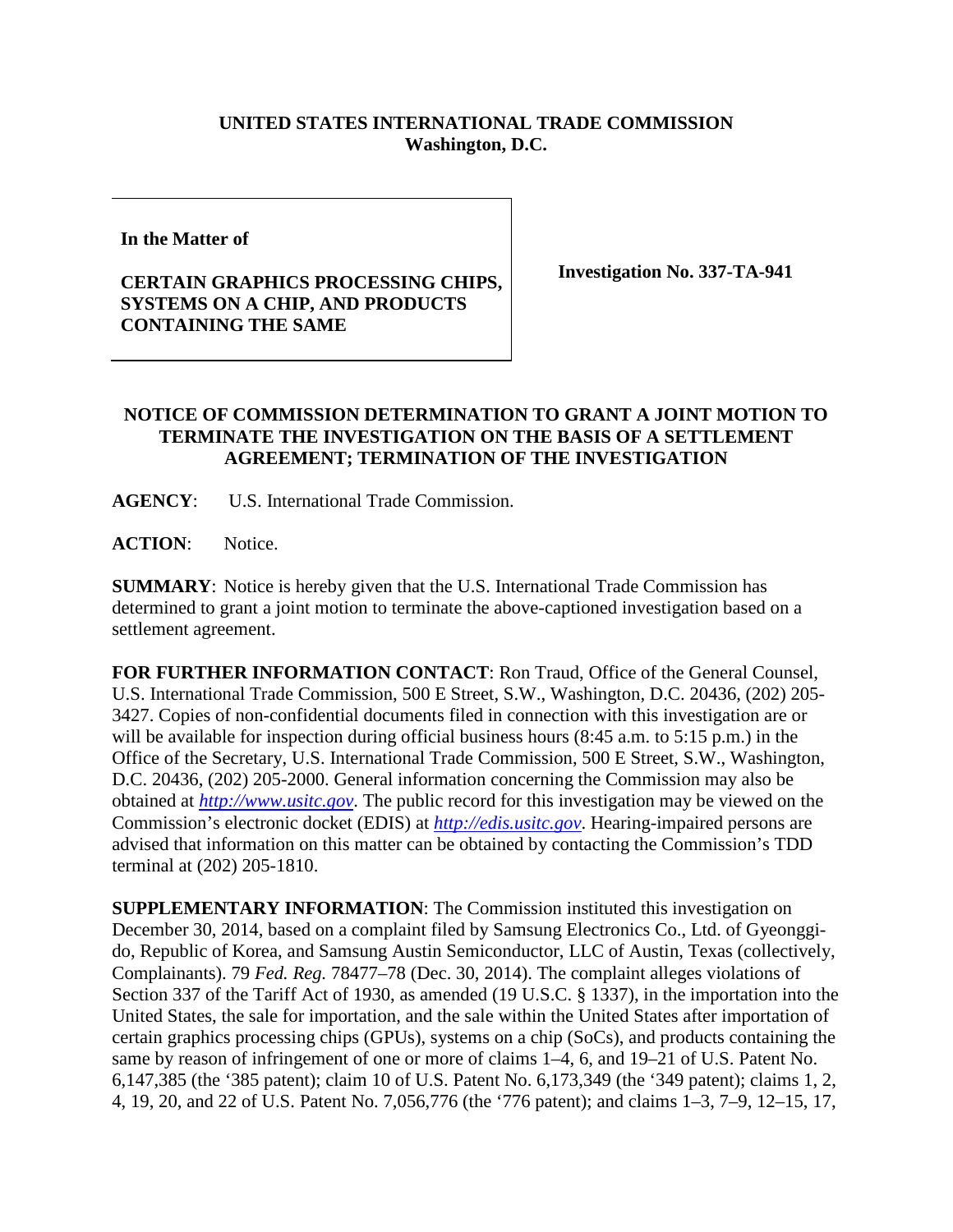and 19 of U.S. Patent No. 7,804,734 (the '734 patent). *Id.* The notice of investigation named as respondents NVIDIA Corporation (NVIDIA) of Santa Clara, California; Biostar Microtech International Corp. of New Taipei, Taiwan; Biostar Microtech U.S.A. Corp. of City of Industry, California; Elitegroup Computer Systems Co. Ltd. of Taipei, Taiwan; Elitegroup Computer Systems, Inc. of Newark, California; EVGA Corp. of Brea, California; Fuhu, Inc. of El Segundo, California; Jaton Corp. of Fremont, California; Mad Catz, Inc. of San Diego, California; OUYA, Inc. of Santa Monica, California; Sparkle Computer Co., Ltd. of New Taipei City, Taiwan; Toradex, Inc. of Seattle, Washington; Wikipad, Inc. of Westlake Village, California; ZOTAC International (MCO) Ltd of New Territories, Hong Kong; and ZOTAC USA, Inc. of Chino, California (collectively, Respondents). *Id.* The Office of Unfair Import Investigations (OUII) is also a party to this investigation. *Id.*

On May 1, 2015, the Commission determined not to review an initial determination terminating the investigation as to respondent Wikipad, Inc. Notice of Commission Determination Not to Review an Initial Determination Terminating the Investigation as to Respondent Wikipad, Inc. Based on a Consent Order Stipulation, Consent Order, and Settlement Agreement; Issuance of Consent Order (May 1, 2015) (determining not to review Order No. 6 (Apr. 1, 2015)). On July 1, 2015, the Commission determined not to review an initial determination terminating the investigation with respect to the '776 patent. Notice of Commission Determination Not to Review an Initial Determination Terminating the Investigation with Respect to U.S. Patent No. 7,056,776 (July 1, 2015) (determining not to review Order No. 9 (June 9, 2015)). On August 13, 2015, the Commission determined not to review an initial determination finding that the economic prong of the domestic industry requirement has been satisfied. Notice of a Commission Determination Not to Review an Initial Determination That the Economic Prong of the Domestic Industry Requirement Has Been Satisfied (Aug. 13, 2015) (determining not review Order No. 12 (July 16, 2015)). On September 17, 2015, the Commission determined not to review (1) an initial determination terminating the investigation as to claims 19–21 of the '385 patent and claims 7–9, 12–15, 17, and 19 of the '734 patent; and (2) an initial determination terminating the investigation as to respondent ZOTAC International (MCO) Ltd. Notice of Commission Decision Not to Review Two Initial Determinations That Terminated the Investigation as to Certain Asserted Patent Claims and as to One Respondent (Sept. 17, 2015) (determining not to review Order No. 23 (Aug. 26, 2015) and Order No. 25 (Aug. 26, 2015)).

The following claims remained at issue for consideration by the ALJ: claims 1–4 and 6 of the '385 patent; claim 10 of the '349 patent; and claims 1 and 3 of the '734 patent. On December 22, 2015, the ALJ issued his final ID, which found a violation of all three remaining patents. *See* ID at 1. On January 5, 2016, the ALJ issued his recommended determination on remedy and bond (RD), which recommended the issuance of a limited exclusion order covering all of the infringing articles imported, sold for importation, or sold after importation by the remaining respondents. RD at 9. The RD also recommended the issuance of cease and desist orders to certain domestic respondents. *Id.* at 14. The RD additionally set a bond in the amount of 4% of the average value of the accused GPUs and SoCs. *Id.* at 17.